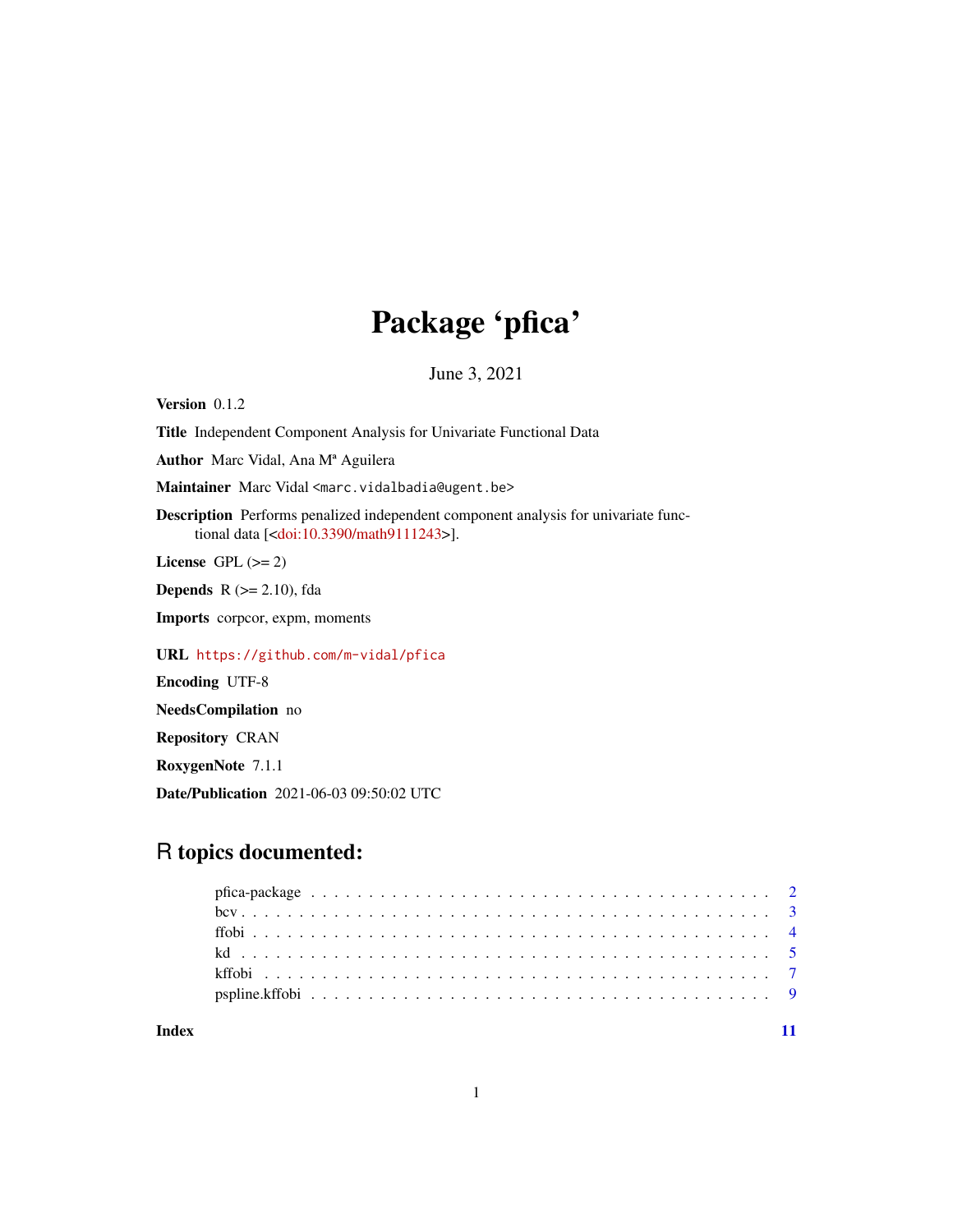<span id="page-1-0"></span>

pfica:: Performs penalized (and non-penalized) independent component analysis for univariate functional data. Two alternative versions are implemented, both based on the spectral decomposition of the kurtosis operator. Our methods are interfaced with the basis systems provided in the fda package.

#### Details

This package contains a set of tools for performing functional independent component analysis (FICA) by analyzing the kurtosis structure of whitened data. Two FICA versions are considered depending on the basis of expansion: [ffobi](#page-3-1) computes the independent components from a data representation in a canonical basis of functions, while [kffobi](#page-6-1) uses the eigenfunctions of the covariance operator (in terms of basis functions). The application of penalties differs in both algorithms. The former introduces a penalty in the eigenfunctions of the kurtosis operator of a standardized sample; the latter in the eigenfunctions of the covariance operator for a subsequent standardization of the principal component expansion. This algorithm is also extended using a discrete penalty (Pspline) in [pspline.kffobi](#page-8-1), with this function being computationally more efficient. The current FICA routines use Mahalanobis kernel whitening and shrinkage covariance estimators to improve the outcomes in the estimation process.

#### Author(s)

Marc Vidal <marc.vidalbadia@ugent.be>, Ana M<sup>a</sup> Aguilera <aaguiler@ugr.es>

#### References

Ramsay, J. and B. Silverman (2005). *Functional Data Analysis*. Springer.

Schafer, J. and K. Strimmer (2005). A shrinkage approach to large-scale covariance matrix estimation and implications for functional genomics. Statistical Applications in Genetics and Molecular Biology, 4.32(1).

Vidal, M., M. Rosso and AM. Aguilera. (2021). Bi-Smoothed Functional Independent Component Analysis for EEG Artifact Removal. Mathematics 9(11) 1243.

#### See Also

Useful links:

• <https://github.com/m-vidal/pfica>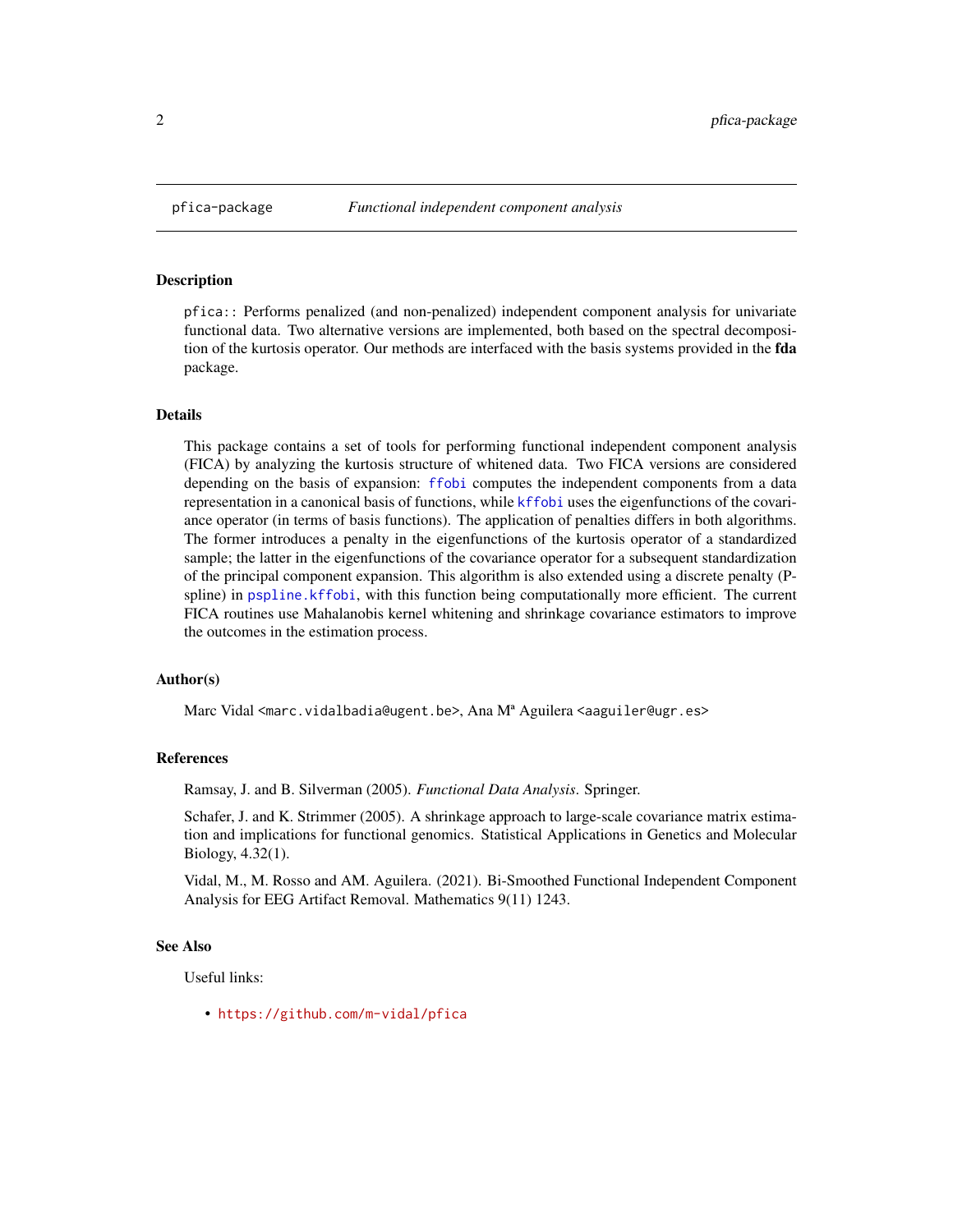The generalized cross-validation method is adapted for B-spline representations with large number of knots to select the penalty parameter in [pspline.kffobi](#page-8-1). This function computes the log crossvalidation score for a given penalty parameter.

#### Usage

bcv(a, phi, G,  $r = 2$ , ncomp, baseline, value = 0.1)

#### Arguments

| a        | the coefficient matrix of a functional data object obtained from the <b>fda</b> package.                                                                                     |
|----------|------------------------------------------------------------------------------------------------------------------------------------------------------------------------------|
| phi      | a functional basis object associated to the coefficient matrix a.                                                                                                            |
| G        | the Gramian matrix of inner products between pairs of basis elements in phi.                                                                                                 |
| r        | a number indicating the order of the penalty.                                                                                                                                |
| ncomp    | number of principal components to compute.                                                                                                                                   |
| baseline | a non-negative value (the penalty parameter).                                                                                                                                |
| value    | a number that slightly increases the baseline penalty parameter. This value<br>may automatically change depending on the range of baseline. The default is<br>set to $0.1$ . |

#### Value

The baseline log cross-validation score.

#### Author(s)

Marc Vidal, Ana Mª Aguilera

#### References

Vidal, M., Rosso, M. and Aguilera, A. M. (2021). Bi-Smoothed Functional Independent Component Analysis for EEG Artifact Removal. Mathematics 9(11) 1243.

#### See Also

[pspline.kffobi](#page-8-1)

<span id="page-2-1"></span><span id="page-2-0"></span>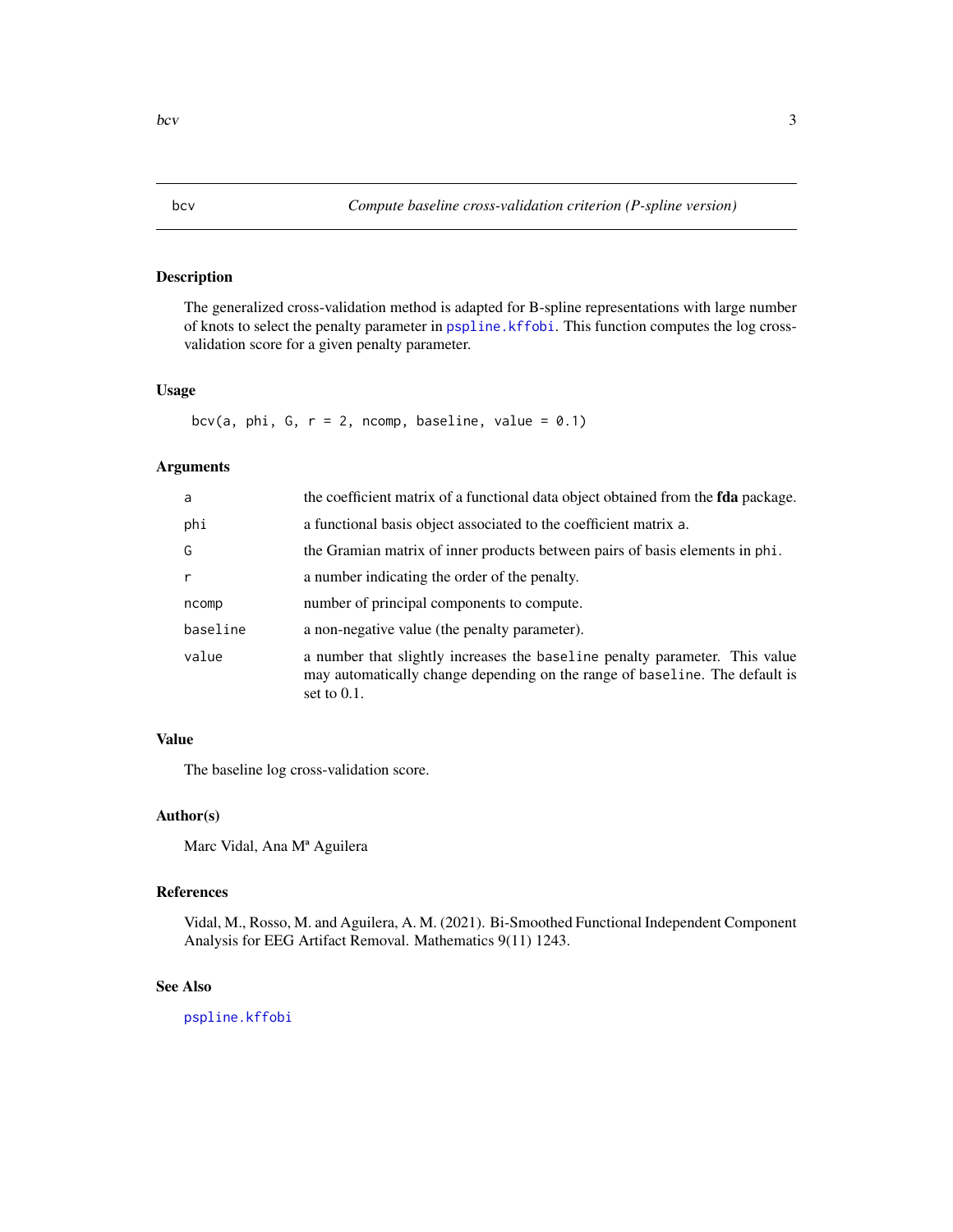<span id="page-3-1"></span><span id="page-3-0"></span>This function computes the ordinary ICA procedure from a sample represented by basis functions (Fourier, B-splines...). The estimation method is based on the use of fourth moments (kurtosis), in which it is assumed that the independent components have different kurtosis values. The proposed algorithm can be considered an extension of the implementation of the kurtosis operator introduced in Peña et. al (2014), whose decomposition is used to identify cluster structures and outliers.

#### Usage

```
ffobi(fdx, ncomp = fdx$basis$nbasis, eigenfPar = fdPar(fdx),
     pr = c("fdx", "fdx.st"), shrinkage = FALSE,
     center = FALSE, plotfd = FALSE)
```
#### Arguments

| a functional data object obtained from the <b>fda</b> package.                                                                                                                                                                                                                    |
|-----------------------------------------------------------------------------------------------------------------------------------------------------------------------------------------------------------------------------------------------------------------------------------|
| number of independent components to compute.                                                                                                                                                                                                                                      |
| a functional parameter object, obtained from the fda package, that defines the<br>independent component functions to be estimated.                                                                                                                                                |
| the functional data object to project into the space spanned by the eigenfunctions<br>of the kurtosis operator. To compute the independent components, the usual<br>procedure is to use fdx.st, the standardized basis expansion. Thus, if pr is not<br>supplied, fdx.st is used. |
| uses shrinkage estimators to compute the covariance matrix of the coordinate<br>vectors.                                                                                                                                                                                          |
| a logical value indicating whether the mean function has to be subtracted from<br>each functional observation.                                                                                                                                                                    |
| a logical value indicating whether to plot the eigenfunctions<br>of the kurtosis operator.                                                                                                                                                                                        |
|                                                                                                                                                                                                                                                                                   |

#### Details

This functional ICA consists of performing the multivariate ICA of a transformation of the coordinate vectors associated with a basis of functions. The algorithm also incorporates a continuous penalty in the orthonormality constraint of the kurtosis eigenfunctions.

#### Value

a list with the following named entries:

eigenbasis a functional data object for the eigenfunctions or independent factors.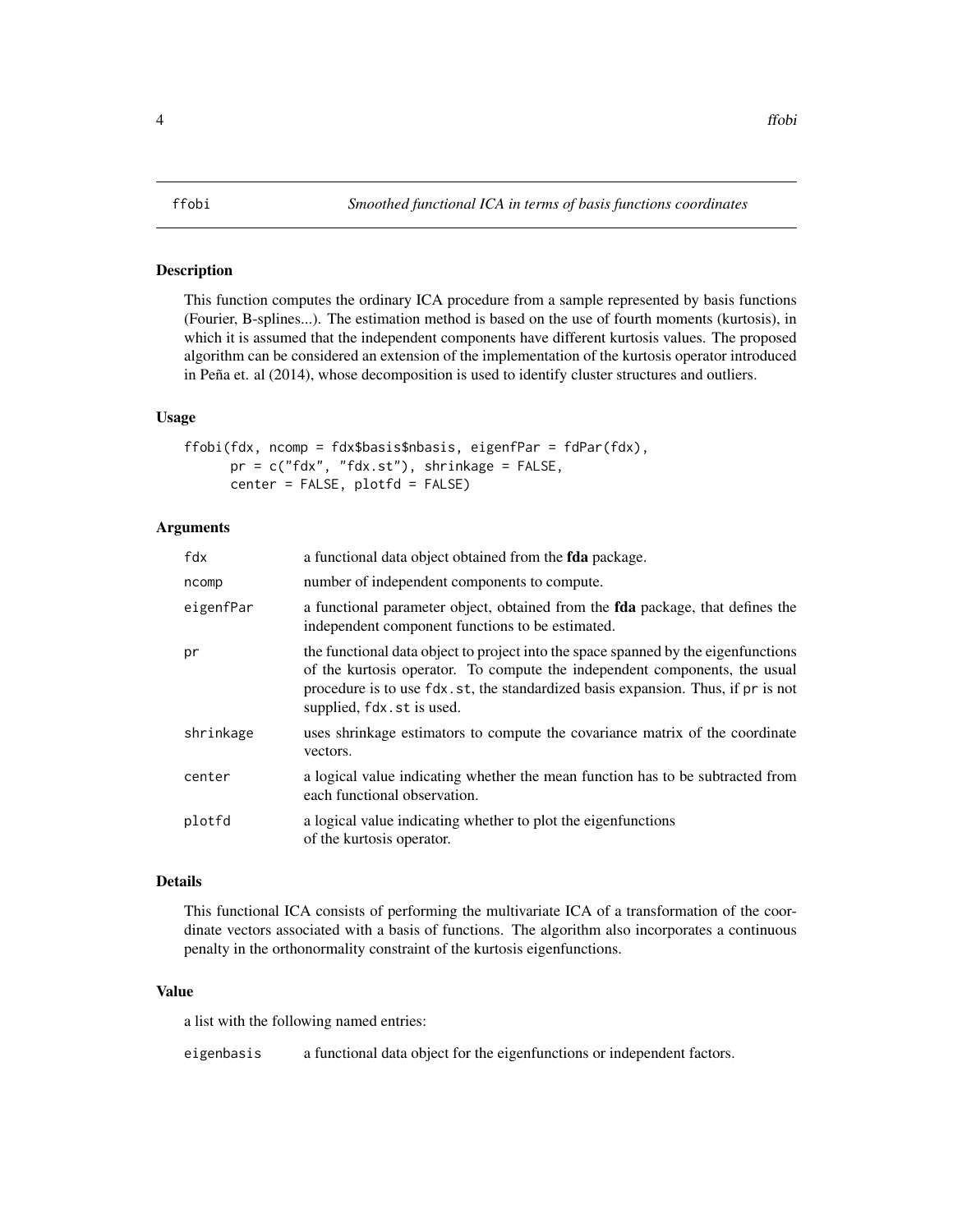<span id="page-4-0"></span>

| kurtosis | a numeric vector giving the proportion of variance kurtosis explained by each<br>eigenfunction. |
|----------|-------------------------------------------------------------------------------------------------|
| scores   | a matrix whose column vectors are the independent components.                                   |

#### Author(s)

Marc Vidal, Ana Mª Aguilera

#### References

Peña, C., J. Prieto and C. Rendón (2014). *Independent components techniques based on kurtosis for functional data analysis*. Working paper 14–10 Statistics and Econometric Series (06); Universidad Carlos III de Madrid, Madrid, 2014.

#### See Also

[kffobi](#page-6-1)

#### Examples

```
## Canadian Weather data
library(fda)
arg < -1:365Temp <- CanadianWeather$dailyAv[,,1]
B <- create.bspline.basis(rangeval=c(min(arg),max(arg)), nbasis=16)
x \le - Data2fd(Temp, argvals = arg, B)
Lfdobj <- int2Lfd(max(0, norder(B)-2))
penf <- fdPar(B, Lfdobj, lambda=10^4)
ica.fd \leq ffobi(x, 16, penf)
## Plot by region in order of maximum kurtosis (outliers)
sc <- ica.fd$scores
plot(sc[, 1], sc[, 2], ylab = "", xlab = "")text(sc[,1], sc[,2], CanadianWeather$region, pch=0.5, cex=0.6)
```
<span id="page-4-1"></span>kd *Kurtosis distance*

#### Description

This function calculates the kurtosis distance (Vidal, 2020), which is an ad-hoc measure to select the number of components to be computed in [kffobi](#page-6-1) and [pspline.kffobi](#page-8-1).

#### Usage

```
kd(fdx, hm = fdPar(fdx), pp = NULL, r = 2,pr = c("fdx", "fdx.st", "KL", "KL.st"),
   centerfd = FALSE, qmin = 2, qmax = 5)
```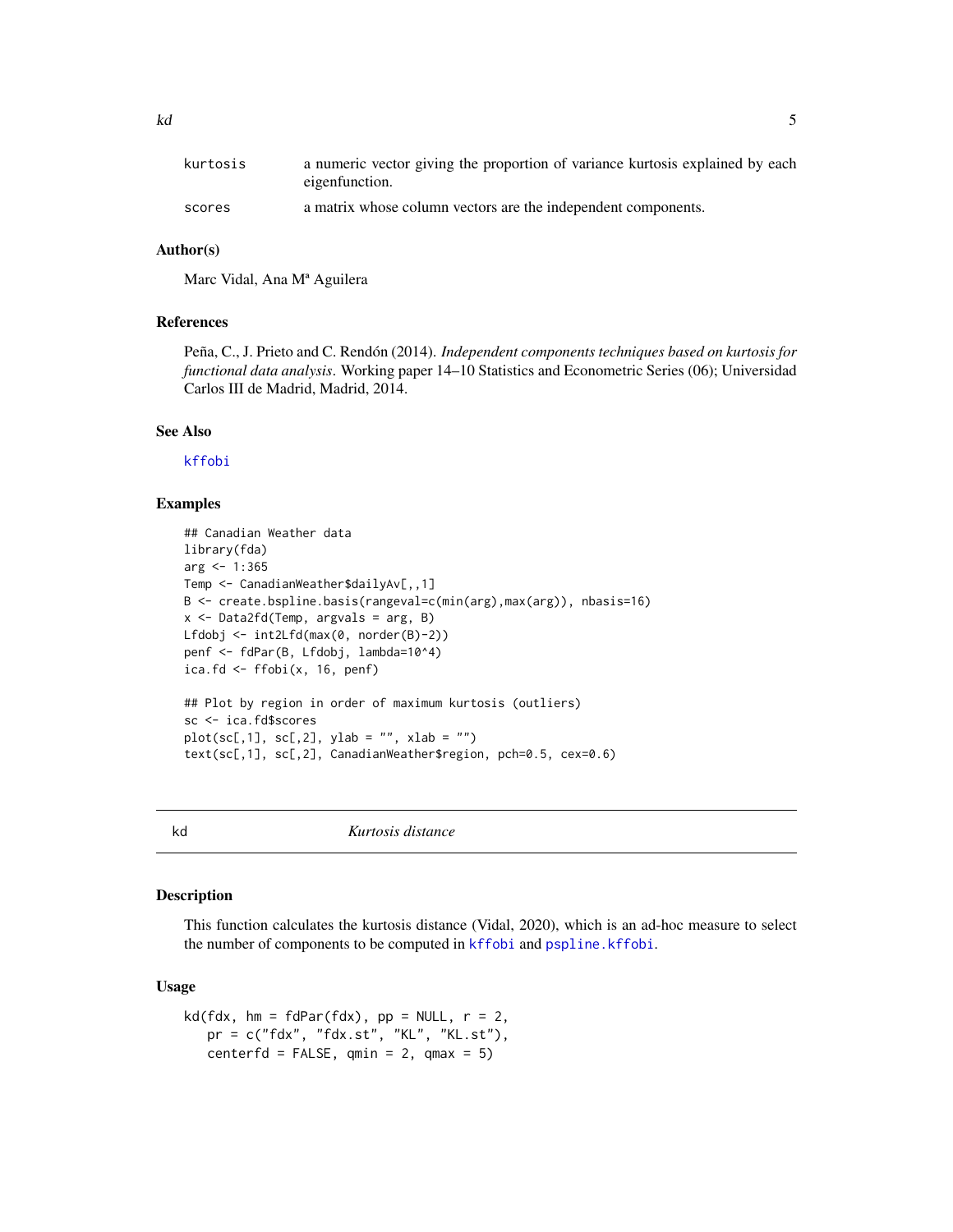### <span id="page-5-0"></span>Arguments

| fdx      | a functional data object obtained from the <b>fda</b> package.                                                                                                                                                                                                                                    |
|----------|---------------------------------------------------------------------------------------------------------------------------------------------------------------------------------------------------------------------------------------------------------------------------------------------------|
| hm       | a functional parameter object, obtained from the <b>fda</b> package, that defines the<br>independent component functions to be estimated in kffobi.                                                                                                                                               |
| pp       | the penalty parameter to perform kd on pspline. kffobi.                                                                                                                                                                                                                                           |
| r        | a number indicating the order of the penalty to perform kd on pspline. kffobi.                                                                                                                                                                                                                    |
| pr       | the functional data object to project into the space spanned by the eigenfunctions<br>of the kurtosis operator. To compute the independent components, the usual pro-<br>cedure is to use KL.st, the standardized principal component expansion. Thus,<br>if pr is not supplied, KL . st is used. |
| centerfd | a logical value indicating whether the mean function has to be subtracted from<br>each functional observation.                                                                                                                                                                                    |
| qmin     | the minimum allowable $q$ degree.                                                                                                                                                                                                                                                                 |
| qmax     | the maximum allowable $q$ degree.                                                                                                                                                                                                                                                                 |

#### Details

The kurtosis distance measures the degree of extremeness in a component space by computing the excess kurtosis on each score vector and the distance between the most extreme kurtosis values using the Frobenius norm.

#### Value

A vector of kurtosis distance values.

#### Author(s)

Marc Vidal

#### References

Vidal, M. (2020). *Functional Independent Component Analysis in Bioelectrical Signal Processing*. MA thesis. Universidad de Granada.

#### See Also

[kffobi](#page-6-1)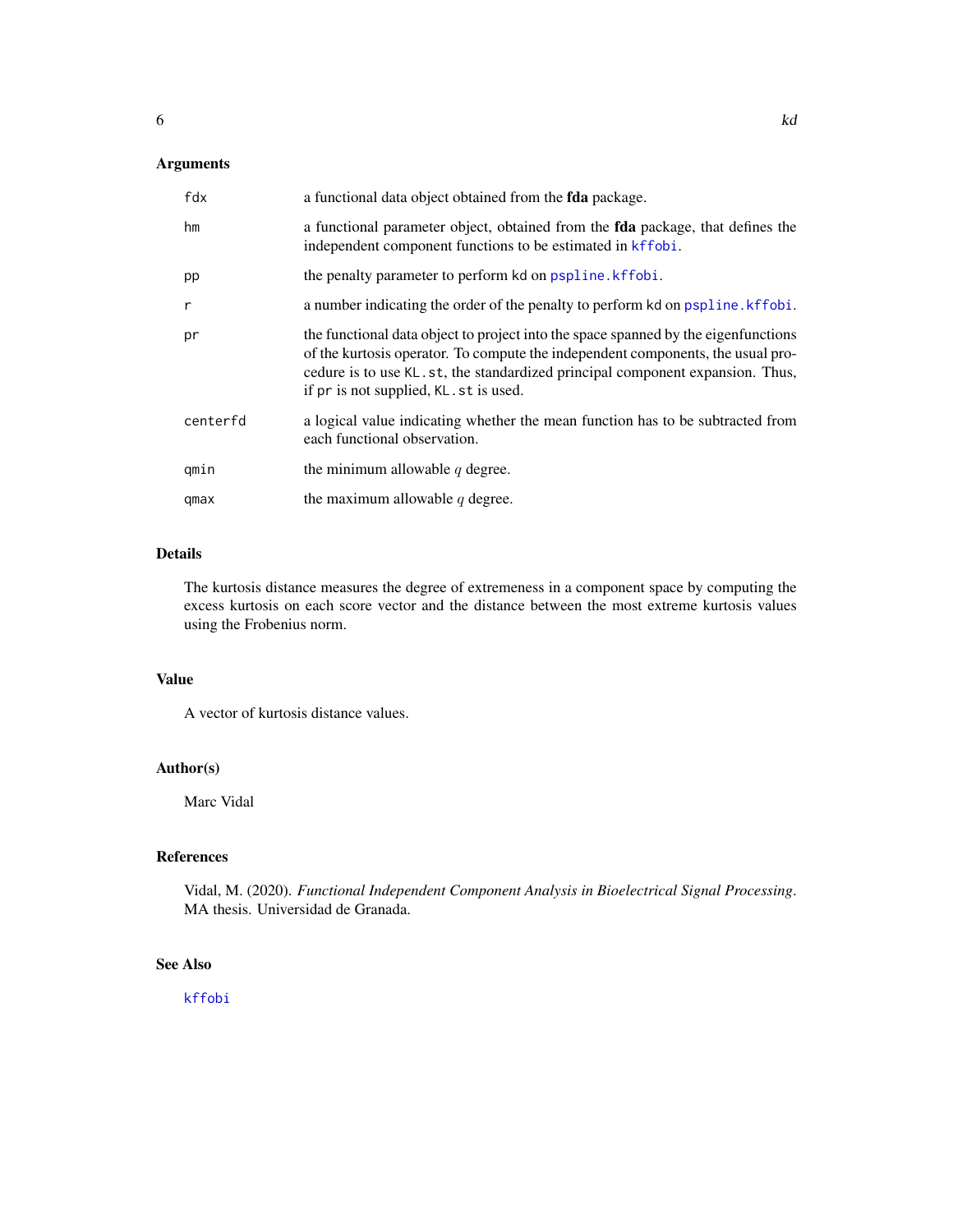<span id="page-6-1"></span><span id="page-6-0"></span>This function computes the ordinary ICA procedure from a penalized principal component expansion (also known as Karhunen-Loeve expansion) whose eigenbasis is expressed in terms of basis functions (Fourier, B-splines...). The estimation method is based on the use of fourth moments (kurtosis), in which it is assumed that the independent components have different kurtosis values. The proposed algorithm can be considered an extension of the functional ICA proposed in Li et al. (2019).

#### Usage

kffobi(fdx, ncomp = fdx\$basis\$nbasis, eigenfPar = fdPar(fdx), pr = c("fdx", "fdx.st", "KL", "KL.st"), shrinkage = FALSE, center = FALSE, plotfd = FALSE)

#### Arguments

| fdx       | a functional data object obtained from the <b>fda</b> package.                                                                                                                                                                                                                                    |
|-----------|---------------------------------------------------------------------------------------------------------------------------------------------------------------------------------------------------------------------------------------------------------------------------------------------------|
| ncomp     | number of independent components to compute.                                                                                                                                                                                                                                                      |
| eigenfPar | a functional parameter object, obtained from the <b>fda</b> package, that defines the<br>principal component functions to be estimated.                                                                                                                                                           |
| pr        | the functional data object to project into the space spanned by the eigenfunctions<br>of the kurtosis operator. To compute the independent components, the usual pro-<br>cedure is to use KL.st, the standardized principal component expansion. Thus,<br>if pr is not supplied, KL . st is used. |
| shrinkage | uses shrinkage estimators to compute the covariance matrix of the coordinate<br>vectors.                                                                                                                                                                                                          |
| center    | a logical value indicating whether the mean function has to be subtracted from<br>each functional observation.                                                                                                                                                                                    |
| plotfd    | a logical value indicating whether to plot the eigenfunctions<br>of the kurtosis operator.                                                                                                                                                                                                        |

#### Details

Note that kffobi first computes the (penalized) functional PCA; see Aguilera and Aguilera-Morillo (2013) for a detailed discussion. Thus, this functional ICA consists of performing the multivariate ICA of the PC coordinate vectors in terms of the PC weight functions.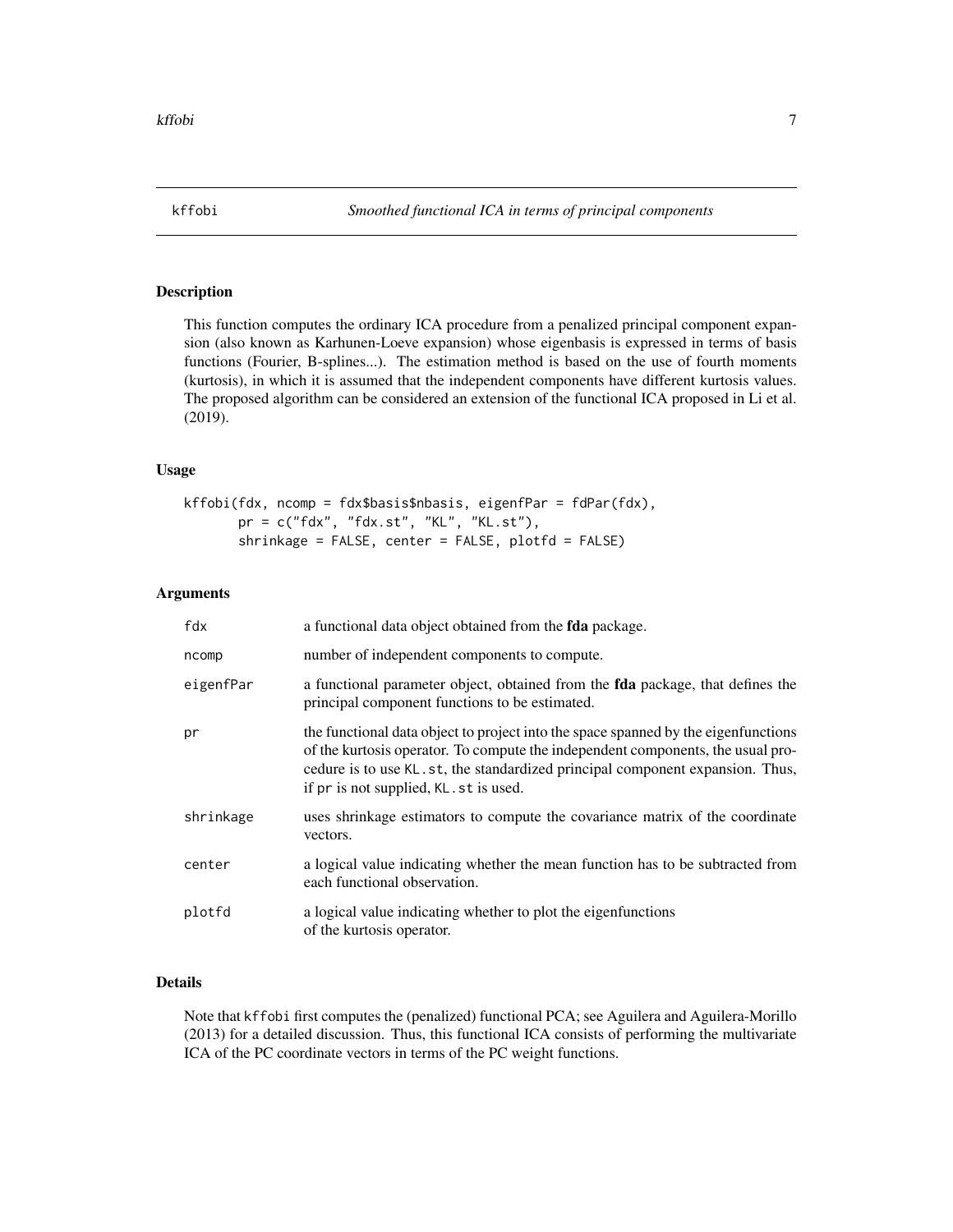#### <span id="page-7-0"></span>Value

a list with the following named entries:

| PCA.eigv     | a numeric vector giving the eigenvalues of the covariance operator.                            |
|--------------|------------------------------------------------------------------------------------------------|
| PCA.basis    | a functional data object for the eigenfunctions of the covariance operator.                    |
| PCA.scores   | a matrix whose column vectors are the principal components.                                    |
| ICA.eigv     | a numeric vector giving the eigenvalues of the kurtosis operator.                              |
| ICA.basis    | a functional data object for the eigenfunctions of the covariance operator.                    |
| ICA.scores   | a matrix whose column vectors are the projection coefficients for fdx, fdx.st, KL<br>or KL.st. |
| ICA.kurtosis | a numeric vector giving the kurtosis of each component vector.                                 |

#### Author(s)

Marc Vidal, Ana Mª Aguilera

#### References

Aguilera, AM. and MC. Aguilera-Morillo (2013). Penalized PCA approaches for B-spline expansions of smooth functional data. *Applied Mathematics and Computation* 219(14), pp. 7805–7819.

Li, B., G. Van Bever, H. Oja, R. Sabolova and F. Critchley (2019). *Functional independent component analysis: an extension of the fourth-orderblind identification*. Technical Report, Univ. Namur.

Miettinen, J., K. Nordhausen and S. Taskinen (2017). Blind source separation based on joint diagonalization in R: The packages JADE and BSSasymp. *Journal of Statistical Software* 76(2), pp. 1–31.

#### See Also

[kd](#page-4-1), [ffobi](#page-3-1)

#### Examples

```
## foetal_ecg data
library(fda)
dataset <- matrix(
 scan("https://www.jstatsoft.org/index.php/jss/article/downloadSuppFile/v076i02/foetal_ecg.dat"),
  2500, 9, byrow = TRUE);
X <- dataset[1:1000, 2:9]
arg < -1:1000basis <- create.fourier.basis(rangeval=c(min(arg), max(arg)), nbasis=301, basisvalues=TRUE)
x <- Data2fd(X, argvals=arg, basis)
## Penalization can be considered:
#Lfdobj <- vec2Lfd(c(0,(2*pi/diff(4))^2,0), 4)
#hm <- fdPar(basis, Lfdobj, lambda=2)
## Select the number of components with the kurtosis distance:
#kurt.dist \leq kd(x, qmax = 8)
aci \leftarrow kffobi(x, 7, plotfd = TRUE)
```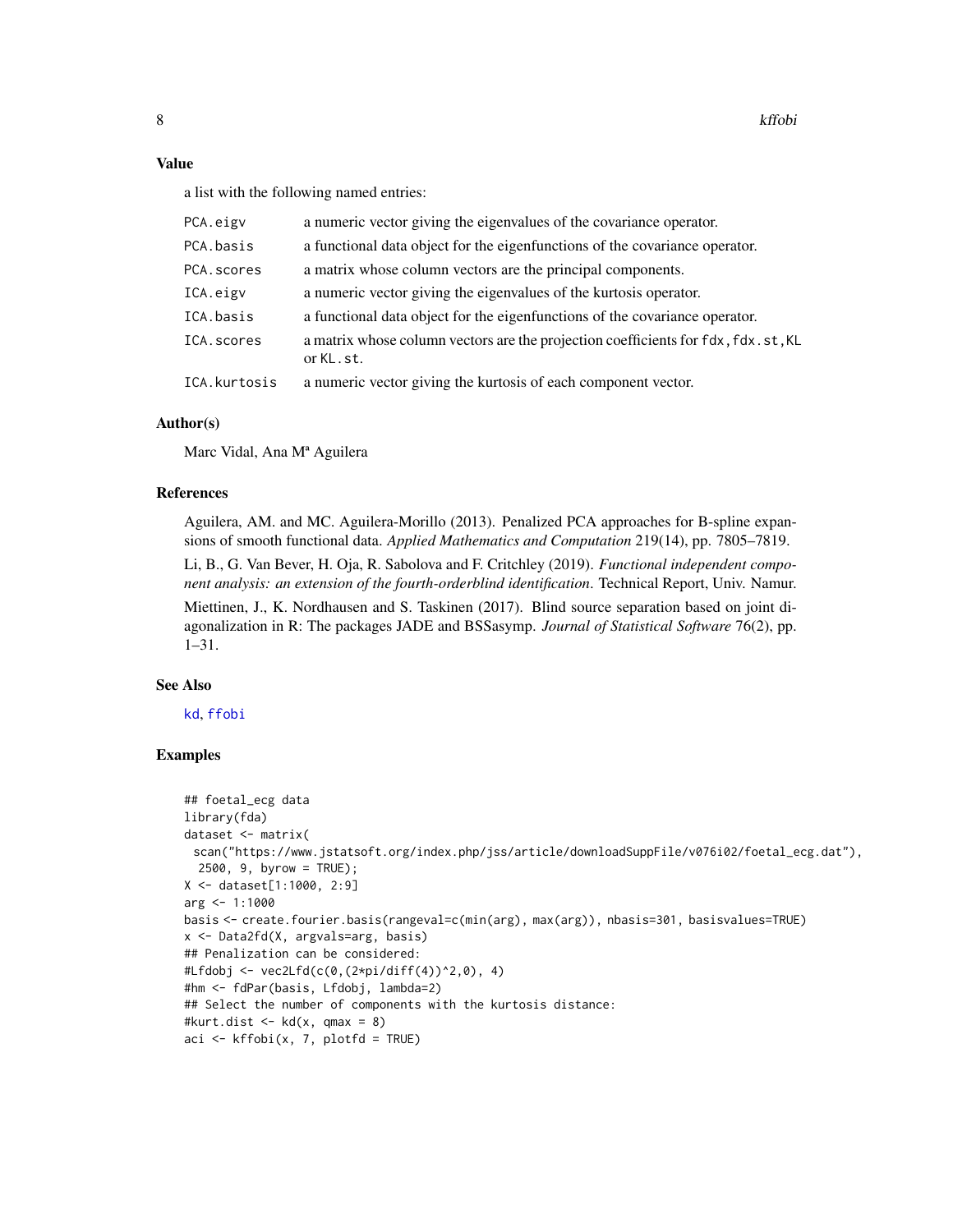<span id="page-8-1"></span><span id="page-8-0"></span>This function provides an alternative form of computing the smoothed functional ICA in terms of principal components (function [kffobi](#page-6-1)). A discrete penalty that measures the roughness of principal factors by summing squared *r*-order differences between adjacent B-spline coefficients (P-spline penalty) is used; see Aguilera and Aguilera-Morillo (2013) for a detailed discussion.

#### Usage

pspline.kffobi(fdx, ncomp = fdx\$basis\$nbasis, pp = 0,  $r = 2$ , pr = c("fdx", "fdx.st", "KL", "KL.st"), shrinkage = FALSE, center = FALSE, plotfd = FALSE)

#### Arguments

| fdx       | a functional data object obtained from the <b>fda</b> package.                                                                                                                                                                                                                                         |
|-----------|--------------------------------------------------------------------------------------------------------------------------------------------------------------------------------------------------------------------------------------------------------------------------------------------------------|
| ncomp     | number of independent components to compute.                                                                                                                                                                                                                                                           |
| pp        | the penalty parameter. It can be estimated by leave-one-out cross-validation or<br><i>baseline</i> cross-validation (see bcv).                                                                                                                                                                         |
| r         | a number indicating the order of the penalty.                                                                                                                                                                                                                                                          |
| pr        | the functional data object to project into the space spanned by the eigenfunctions<br>of the kurtosis operator. To compute the independent components, the usual pro-<br>cedure is to use KL.st, the standardized principal component expansion. Thus,<br>if pr is not supplied, then KL . st is used. |
| shrinkage | uses shrinkage estimators to compute the covariance matrix of the coordinate<br>vectors.                                                                                                                                                                                                               |
| center    | a logical value indicating whether the mean function has to be subtracted from<br>each functional observation.                                                                                                                                                                                         |
| plotfd    | a logical value indicating whether to plot the eigenfunctions<br>of the kurtosis operator.                                                                                                                                                                                                             |

#### Details

To compute the penalty matrix, the following code is used:  $\Delta^2 = \text{diff}(\text{diag}(\text{nknots} + 2), \text{difference} = 2)$ , where nknots is the number of basis knots. As in [kffobi](#page-6-1), the functional ICA of the principal component expansion is equivalent to the multivariate ICA of the principal coordinate vectors; see *Details* in [kffobi](#page-6-1).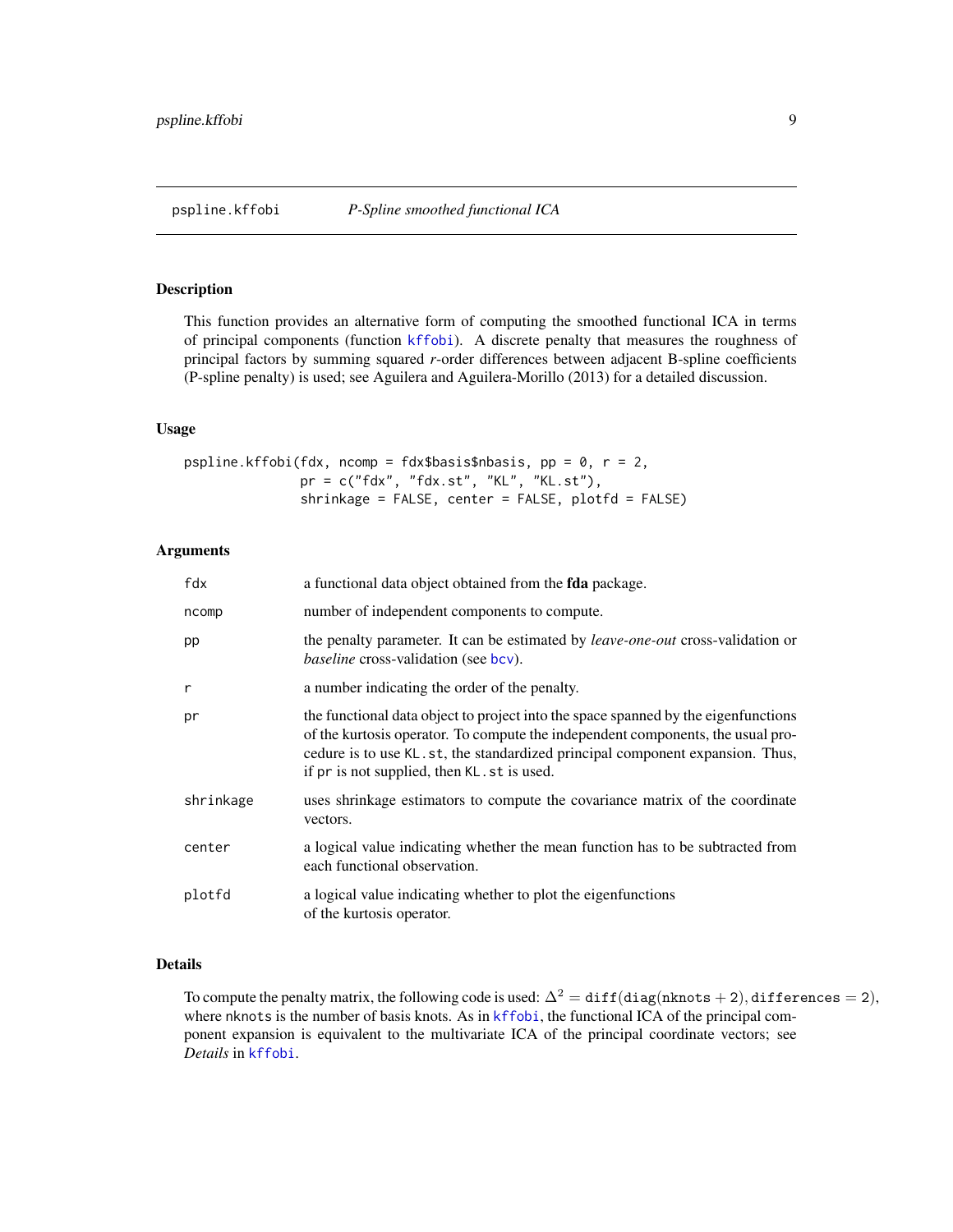#### <span id="page-9-0"></span>Value

a list with the following named entries:

| PCA.eigv     | a numeric vector giving the eigenvalues of the covariance operator.                            |
|--------------|------------------------------------------------------------------------------------------------|
| PCA.basis    | a functional data object for the eigenfunctions of the covariance operator.                    |
| PCA.scores   | a matrix whose column vectors are the principal components.                                    |
| ICA.eigv     | a numeric vector giving the eigenvalues of the kurtosis operator.                              |
| ICA.basis    | a functional data object for the eigenfunctions of the covariance operator.                    |
| ICA.scores   | a matrix whose column vectors are the projection coefficients for fdx, fdx.st, KL<br>or KL.st. |
| ICA.kurtosis | a numeric vector giving the kurtosis of each component vector.                                 |

#### Author(s)

Marc Vidal, Ana Mª Aguilera

#### References

Aguilera, AM. and MC. Aguilera-Morillo (2013). "Penalized PCA approaches for B-spline expansions of smooth functional data". In: *Applied Mathematics and Computation* 219(14), pp. 7805–7819.

Vidal, M., M. Rosso and AM. Aguilera. (2021). Bi-Smoothed Functional Independent Component Analysis for EEG Artifact Removal. Mathematics 9(11) 1243.

#### See Also

#### [kffobi](#page-6-1)

#### Examples

```
## Canadian Weather data
library(fda)
arg < -1:365Temp <- CanadianWeather$dailyAv[,,1]
B <- create.bspline.basis(rangeval=c(min(arg),max(arg)), nbasis=16)
x \le - Data2fd(Temp, argvals = arg, B)
ica.fd \leq pspline.kffobi(x, 16, pp = 10)
## Plot by region in order of maximum kurtosis (outliers)
sc <- ica.fd$ICA.scores
plot(sc[,1], sc[,2], ylab = "", xlab = "")
text(sc[,1], sc[,2], CanadianWeather$region, pch=0.5, cex=0.6)
```